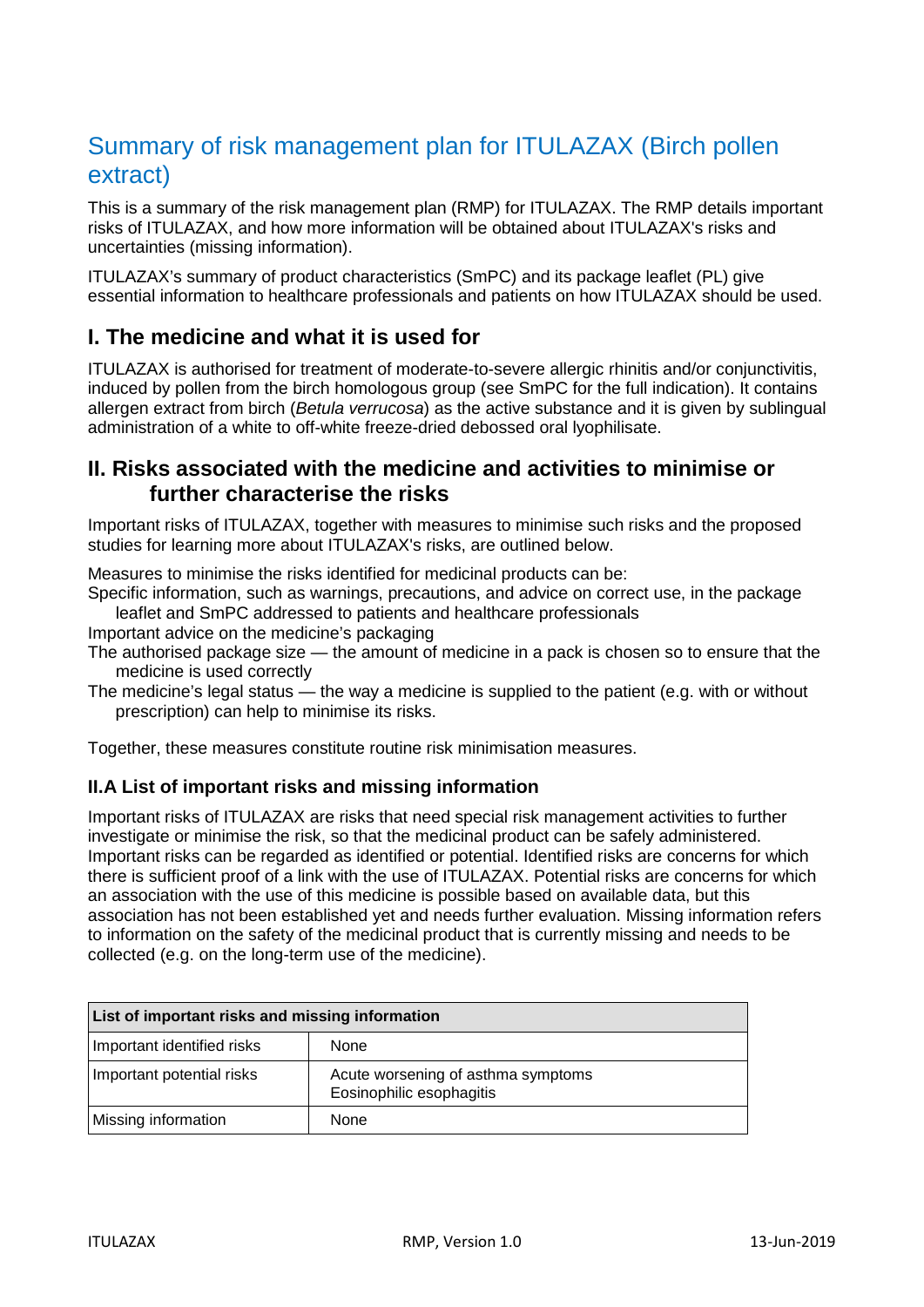#### **II.B Summary of important risks**

| Important potential risk: Acute worsening of asthma symptoms |                                                                                                                                                                                                                                                                                                                                                                                                                                                                                                                                                                                                                                                                                              |
|--------------------------------------------------------------|----------------------------------------------------------------------------------------------------------------------------------------------------------------------------------------------------------------------------------------------------------------------------------------------------------------------------------------------------------------------------------------------------------------------------------------------------------------------------------------------------------------------------------------------------------------------------------------------------------------------------------------------------------------------------------------------|
| Evidence for linking the risk<br>to the medicine             | Acute worsening of asthma is considered an important<br>potential risk as it can lead to life threatening situations or<br>even fatal outcomes for the patients in severe cases. In<br>addition, asthma is a known risk factor for systemic allergic<br>reactions and has previously been known to constitute a risk in<br>AIT although AIT has also been used to treat asthma. From<br>the clinical development programme, it has not been possible<br>to establish a clear causal relationship to treatment with<br>ITULAZAX, however the evidence from the literature and other<br>SLIT-tablets provides evidence to suspect a causal<br>relationship, thus a potential risk to ITULAZAX. |
| <b>Risk factors and risk groups</b>                          | Impaired lung function/FEV <sub>1</sub> <70% of predicted value at<br>initiation of treatment<br>Severe asthma exacerbation within the last 3 months prior<br>to initiation of treatment<br>Recent or ongoing upper respiratory tract infections<br>Pregnancy                                                                                                                                                                                                                                                                                                                                                                                                                                |
| <b>Risk minimisation measures</b>                            | Routine risk minimisation measures:<br>SmPC section 4.2, 4.3 and 4.4<br><b>PL</b> section 2, 3 and 4<br>Additional risk minimisation measures:<br>None                                                                                                                                                                                                                                                                                                                                                                                                                                                                                                                                       |

| Important potential risk: Eosinophilic esophagitis |                                                                                                                                                                                                                                                       |
|----------------------------------------------------|-------------------------------------------------------------------------------------------------------------------------------------------------------------------------------------------------------------------------------------------------------|
| Evidence for linking the risk<br>to the medicine   | Events of eosinophilic esophagitis (EoE) have occurred with<br>the use of other SLIT-tablets but it is not yet confirmed that<br>this association may be a class effect for SLIT. EoE is thus<br>considered an important potential risk for ITULAZAX. |
| <b>Risk factors and risk groups</b>                | Male gender<br>Caucasian race<br>Atopy<br>Genetic predisposition<br>Environmental factors including the timing and nature of<br>food and aeroallergen exposure to the developing<br>immune system may be important.                                   |
| <b>Risk minimisation measures</b>                  | Routine risk minimisation measures:<br><b>SmPC</b> section 4.4<br><b>PL</b> section 4<br>Additional risk minimisation measures:<br>None                                                                                                               |

## **II.C Post-authorisation development plan**

#### **II.C.1 Studies which are conditions of the marketing authorisation**

Not applicable since the ITULAZAX has not yet obtained a marketing authorisation.